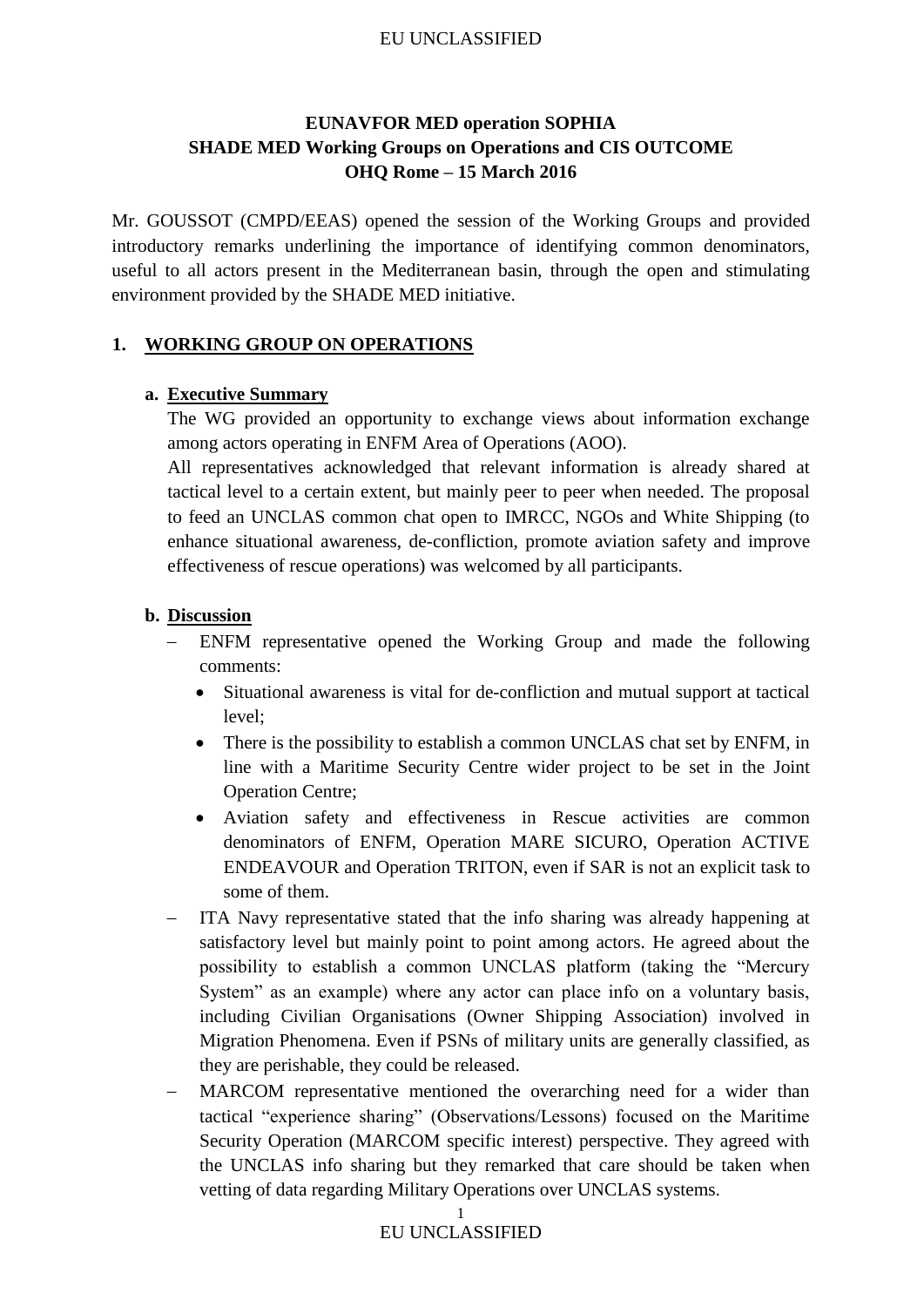#### EU UNCLASSIFIED

- The FRONTEX representative was requested by the chairman to provide an insight about FRONTEX different Organizational Elements (HQs in Warsaw, Pratica di Mare and Catania). He also provided, as asked by MARCOM reps, an overview of the JORA (Joint Operation Reporting Application) System that uses an internet based software to share all the info between FRONTEX assets.

#### **c. Conclusion and way ahead**

- ENFM OHQ will perform a study to establish a common UNCLAS chat in line with a Maritime Security Centre wider project to be set in the Joint Operation Centre; the subject will be shared with all Non-military Organizations (including Owner Shipping Association) involved in Migration Phenomena;
- All representatives will determine their organizations' views on info sharing in ENFM AOO and report suggestions for improvement in the next meeting;
- All participants expressed their satisfaction and appreciation for the establishment of such an initiative.

#### **d. Participants**

- ENFM OHQ CJ3, CJ6, CJ9, IT Coast Guard LNO
- MARCOM: OF-4 McRAE (CJ3) and OF-4 ANGHELONE (CJ9)
- FRONTEX: Mr. GANEA (Ops division Sea border sector)
- ITA Navy: OF-3 FAGNANI (IT Navy OPS/PLAN Department)

# **2. COMMUNICATION AND INFORMATION SYSTEM WORKING GROUP**

#### **a. Executive Summary**

The Working Group analysed all aspects related to the implementation of a network for information exchanging and particularly technical pre-requisites to be taken into account in order to facilitate the setting up of a platform enabling UNCLAS information sharing.

#### **b. Discussion**

- After the welcoming address to all participants, ENFM representative illustrated the OHQ network architecture and the characteristics of the ICT systems already in use, particularly with regards to the Service-oriented infrastructure for MARitime Traffic (SMART), very similar to MERCURY system, already in use in Op. ATALANTA able to provide mainly three main services: chat, common operating picture and document posting. With some improvements, already developed by ENFM CJ6 in a technical requirement, the SMART is now ready to replicate the same services.
- The discussion moved to the SMART. The ITA Navy representative explained that a WEB version (Internet Based) will also be available soon. This Functional Area Service (FAS) will utilize "https:" internet protocol and the most advanced